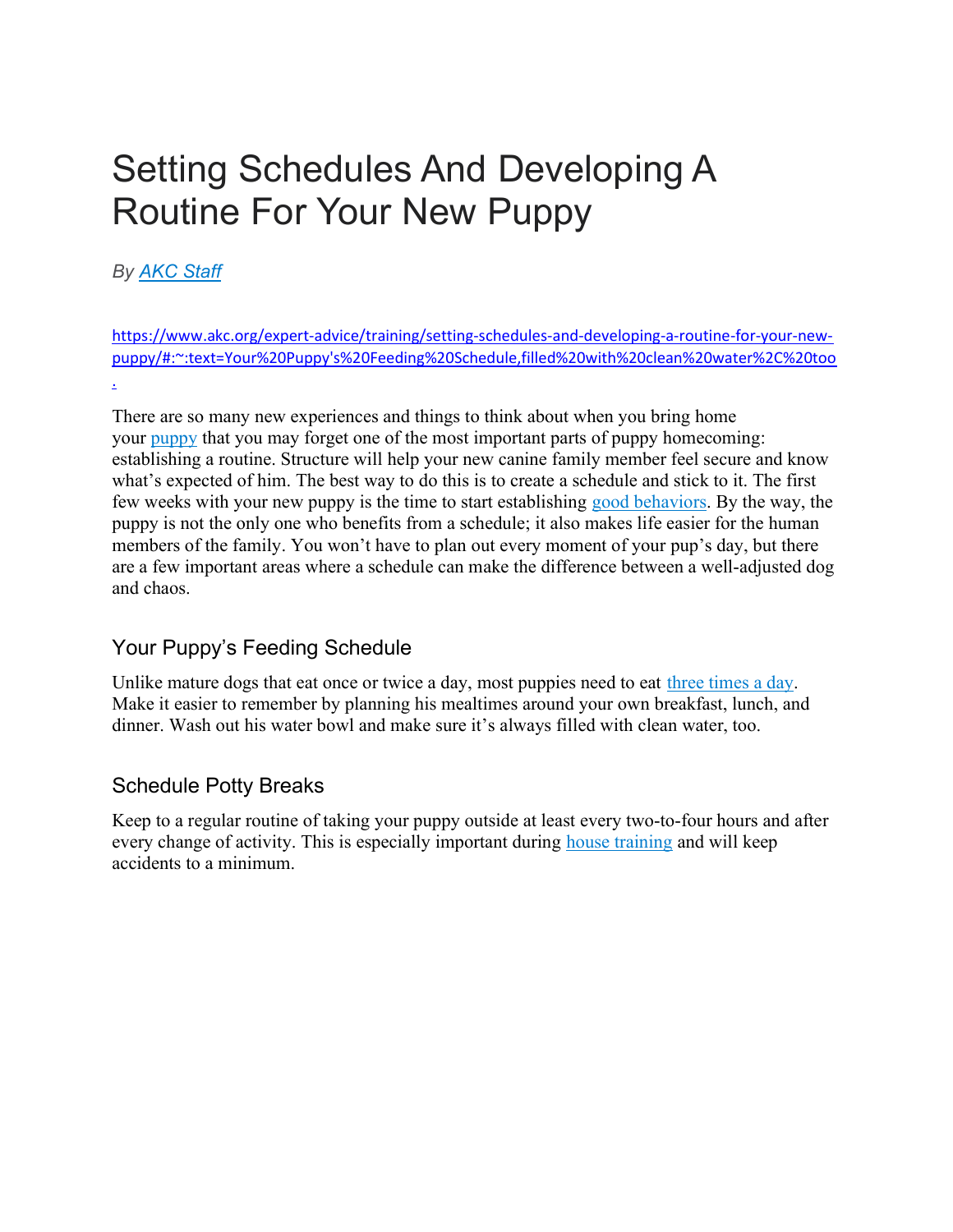

Several short play sessions during the day are better for a puppy than one long one.

#### Playtime Is Important!

Your puppy needs exercise and interaction with you. A word of caution: sustained, strenuous exercise (long runs, jumping) is not good for puppies, but playing, mental stimulation, and running around in the yard are good. Some experts recommend waiting until a dog is about one year old before starting with serious exercise and this can vary by breed. Different dog breeds have different energy levels and rates of growth; the growth plates in their joints close at different ages. But do schedule play and exercise time into your puppy's day: a walk around the neighborhood, playing with toys, and time spent bonding go a long way toward expending energy. Several shorter sessions are better for a puppy than one long one.

#### Naps and Bedtime

Young puppies sleep a great deal of the time; in fact, some will sleep as much as 16-to-18 hours a day. Plan on quiet nap times for him several times during the day. Family members, especially young children, should learn not to disturb him when he's sleeping. He needs his rest! You may need to put a crate in a quiet part of the house so he won't be distracted by the hustle and bustle that may be going on during naptime.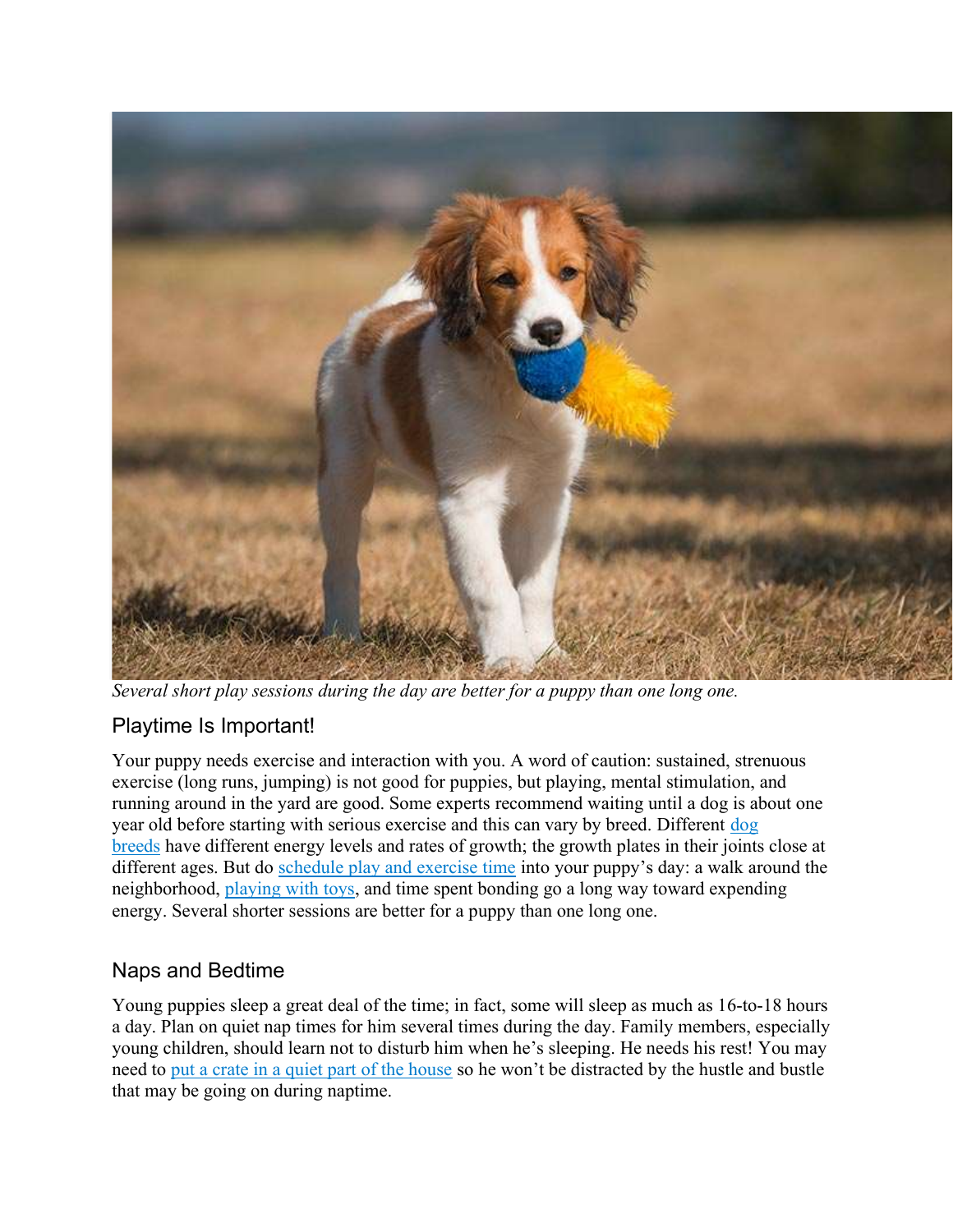When it comes to bedtime, some owners set a specific time to settle their puppy down for the night. Others just want him to sleep when they sleep. It may be easier to set a puppy bedtime and help him get used to the routine.

#### Do I Have to Make a Schedule for My Puppy?

The sooner you set a schedule, the sooner he'll adjust to his new family and you to him. Routine makes it easier for everyone, humans included, to know what's acceptable behavior and what's expected. Keep in mind that high jinks from an adorable puppy or little "accidents" will not seem so adorable when he's a full-grown dog. The sample schedule below is a good place to start; you may need to tailor it to suit your puppy.

Puppies need sleep — they may even sleep up to 18 hours a day!

#### A Sample Puppy Schedule

- First thing in the morning: Take the puppy out to relieve himself. Make time to play and interact with him after he's taken care of business.
- Breakfast time: Feed the puppy. Leave the food down for no longer than 15 minutes. After that, pick up the bowl and give no more food until the next meal (except for small treats used for training). Wash the water bowl and provide clean water.
- After puppy's breakfast: Puppies usually need to relieve themselves again, within a few minutes of eating, so give another potty opportunity. After this, spend some time playing and/or doing a little training with your puppy. And though everyone is busy in the morning getting ready for work or school, make time for a quick walk to give him a chance to do his business one more time.
- Mid-morning: The rest of the morning might be devoted to nap time, ideally in a crate or pen. Even if you're home during the day, your puppy should spend time in a crate or pen; this will help him learn how to be alone when necessary. It's also impossible to know what a puppy will get into when you turn away for a moment and there needs to be a place to put him when you can't supervise directly. If he will be home alone for more hours than he can control his bladder or bowels, you need to set up a pen with an area for him to relieve himself – or consider having a pet sitter come to take him out.
- Noon: A repeat of the early morning routine as soon as he wakes up, a trip outside. Then lunch, and another trip outside should follow the meal. Spend some time playing with and training him, so he can burn some energy. And don't forget one more potty break before the afternoon nap!
- Mid-afternoon: When he wakes up, it's time to go out again. And time to play and train, again. Then a chance to potty. If you're home, he can hang out with you for a while before dinner.
- Dinner: If you arrange his mealtimes around yours, it will become natural to feed him either while you're preparing dinner or while the household is eating. But pay attention so you can take him outside as soon as he's finished. Before the family sits down to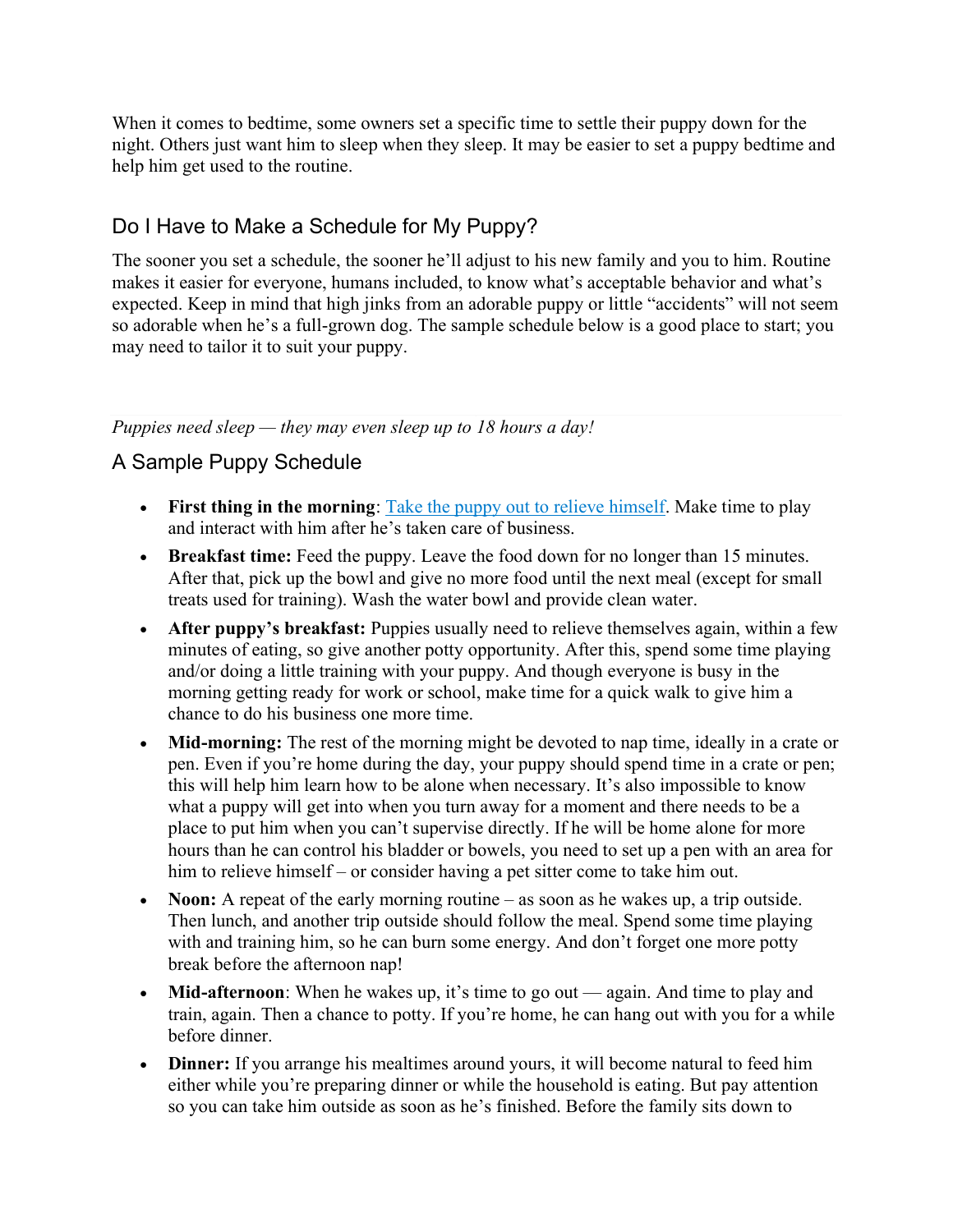dinner, it's a good idea to give the puppy a chew toy to enjoy in his crate. This way he won't get underfoot, and nobody will be tempted to give him tidbits from the table.

- Evening: Another potty break! The early evening is a good time for lots of interaction. For many puppies this is the "witching hour," and if you anticipate it by initiating play, he may settle down. If he doesn't, even after plenty of exercise, give him a treat and let him settle in the crate for a while. Later, an evening stroll gives him exercise and a chance to take a potty break. And make sure he potties right before bed.
- Bedtime: A set bedtime makes his adjustment and house training easier for everyone. It doesn't matter if it's 8 p.m. or midnight, as long as it becomes a routine. Take him to his crate and help him settle down for the night.
- Night: If your puppy is not yet able to make it through the night, set an alarm so you can get up and take him out for a quick, boring potty break. It's better to wake up a little before you think he will, so that you are not responding to whining and barking. Then back to bed so you'll be ready for the next wonderful day with your puppy!

By establishing the routine from the very beginning, you'll be on your way to a happy, welladjusted dog. It's worth putting in the time and effort right now so that undesirable habits and behaviors won't stand a chance.

Stuck at home with a new puppy? Training your dog during COVID-19 can be difficult without access to normal training classes. That's why we're here to help you virtually, through AKC GoodDog! Helpline. This live telephone service connects you with a professional trainer who will offer unlimited, individualized advice on everything from house-training to behavioral issues.

Related article: Puppy Training Timeline: Teaching Good Behavior Before It s Too Late

# Get Your Free AKC eBook

#### Tips for Responsible Dog Owners

This e-book is a great resource for anyone who's considering dog ownership or already owns a dog. Download for tips on how to be the best dog owner you can be.

SUBMIT

AKC Privacy Policy

### You May Also Like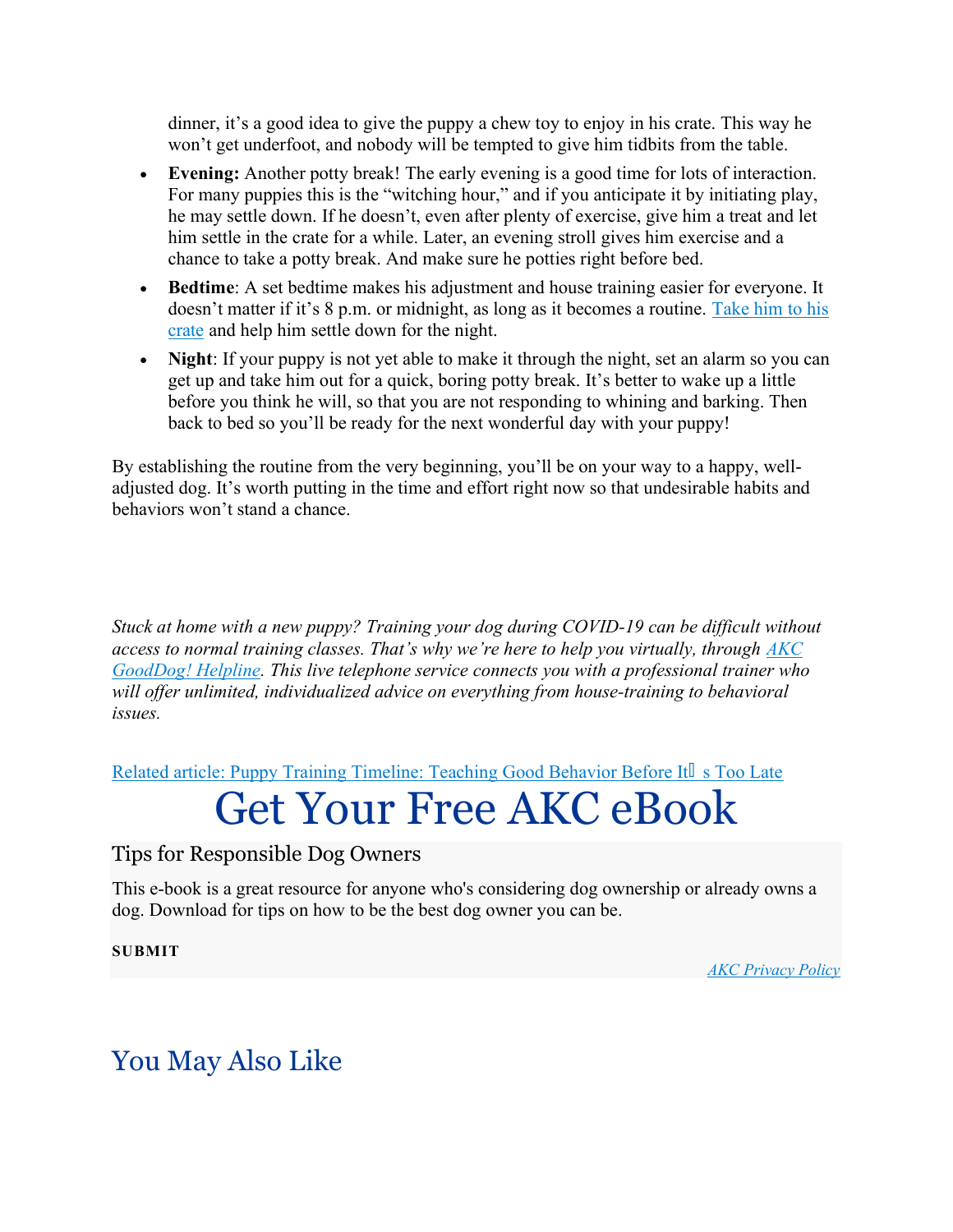

TRAINING Puppy Training Timeline: Teaching Good Behavior Before It's Too Late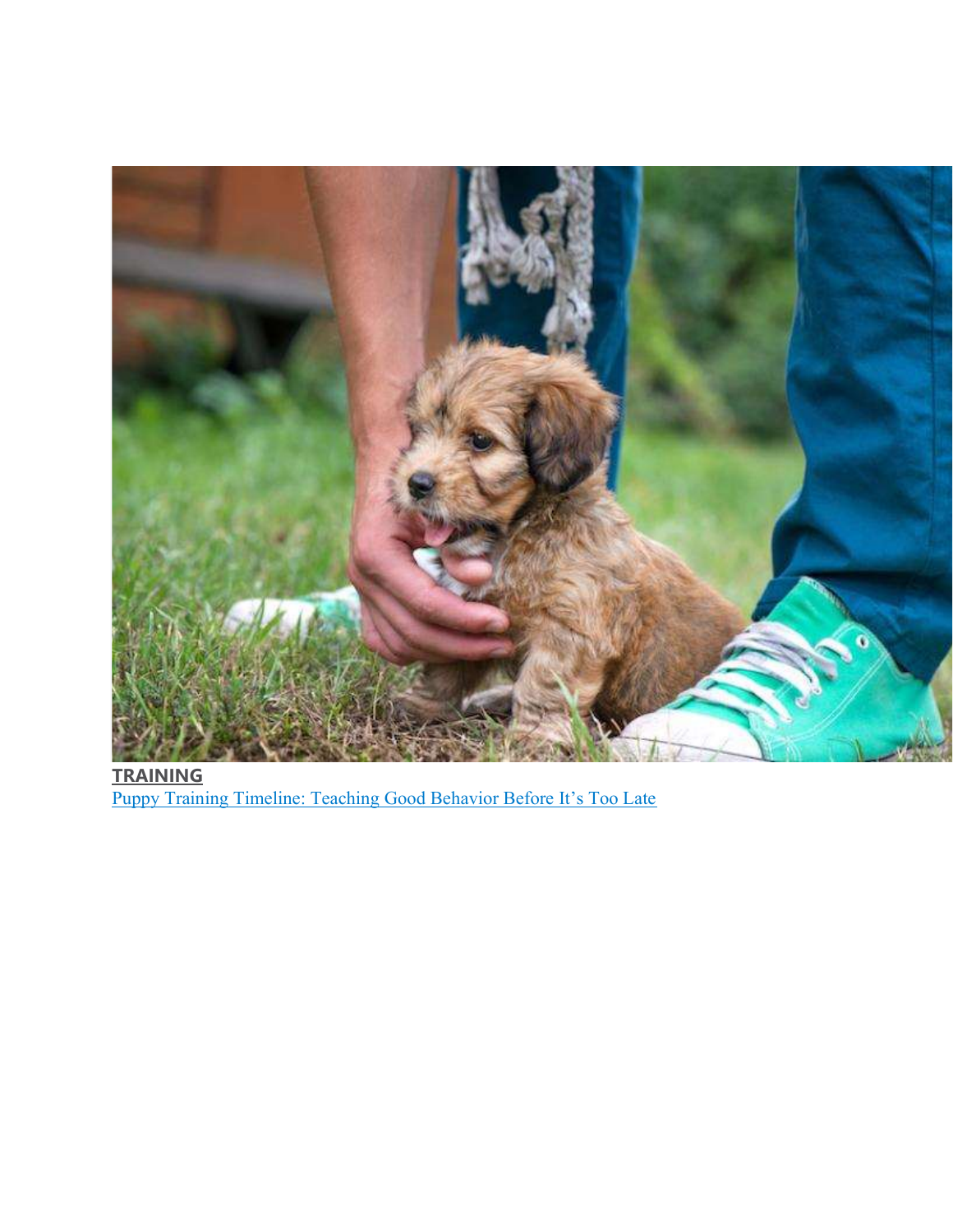

TRAINING How to Stop Puppy Biting